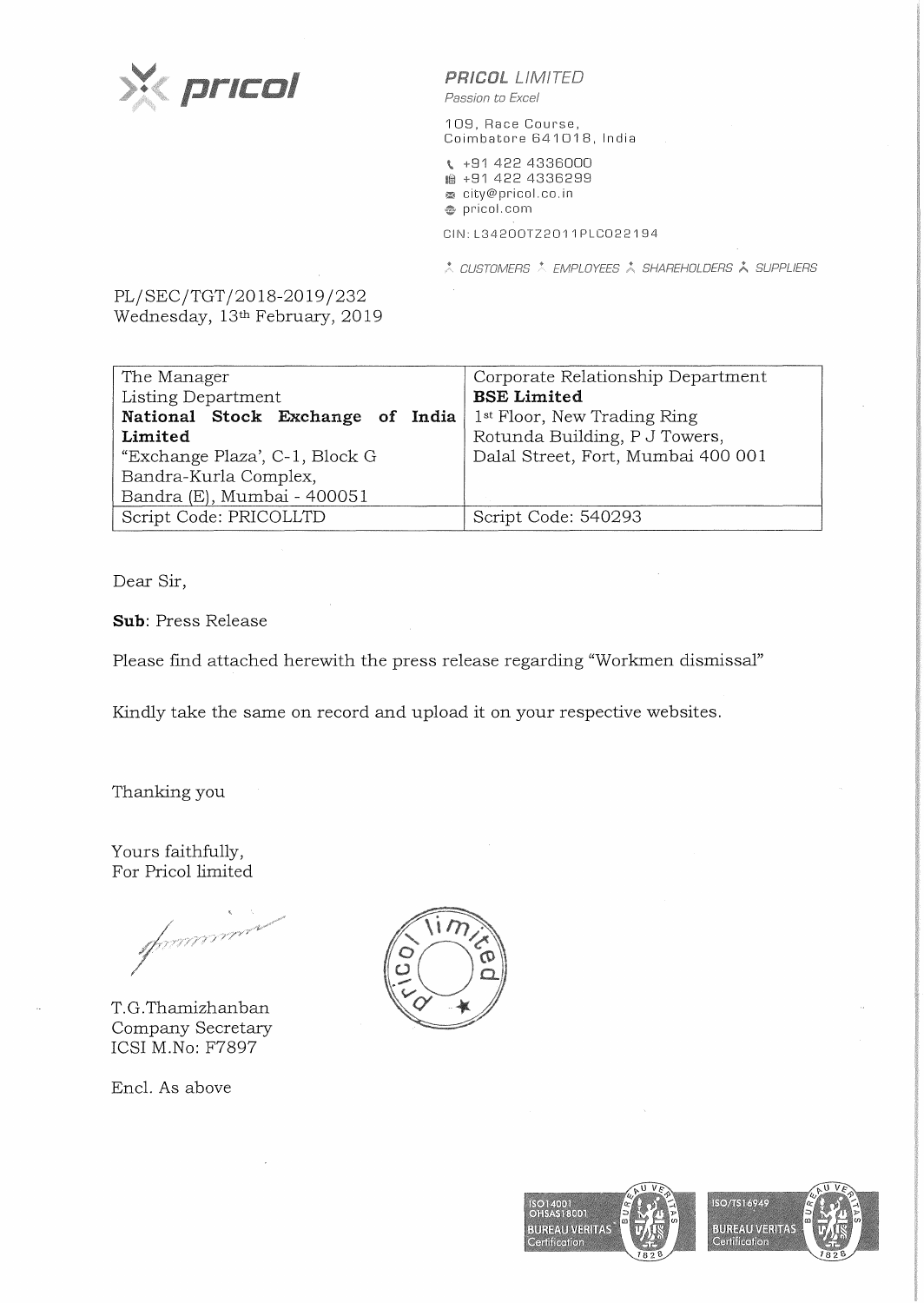## **Pricol Limited, Coimbatore Press Release (12-02-2019)**

Coimbatore District Pricol Workers' Union, an affiliated body of All India Central Council of Trade Union (AICCTU), has been functional in our Coimbatore plants since 2007. Ever since then, the members of the union have been involved in various unlawful activities thereby creating an unfavourable atmosphere for peaceful operations both inside and outside the organization.

Though the activities of the union have been always detrimental for the effective functioning of the plants, in order to protect the interests of the business and employee fraternity at large, Pricol management signed tri-party agreements on 08.06.2012 and 02.08.2014 and fulfilled the demands of the union from time to time to ensure a peaceful working environment.

This being the situation, the tri-party agreement dated 02.08.2014 came to an end on 30.06.2018 and discussions were on to formulate a new tri-party agreement with the unions from 29th March'l8 onwards. However, from 21.08.2018, a section of the members of AICCTU union went on an indefinite strike. For our nature of business, Diwali season is one of the crucial times where the automobile manufacturers maximise their schedules between the months of August and November every year. AICCTU Union members timed the strike perfectly during this period with an obvious intent to block production thereby creating customer dissatisfaction as well as huge losses for the organization in terms of monetary value.

The strike was going on for more than hundred days and false allegations against the organization was wildly circulated in the social media by the members of the AICCTU union. Due to which, our major customers insisted that we transfer their existing orders strategically from Coimbatore plants to other plants located in different parts of the country to ensure continuous supply of products. This in turn affected the business at Coimbatore plants in a very big way.

Under these challenging circumstances and considering our social responsibilities to engage the workmen who went on this strike, we did our best to accommodate as many workmen as possible in our Coimbatore plants and the other workmen at our other plants outside of Coimbatore (asper our contract of employment conditions). Since these businesses have been transferred based on the customer's request for business stability and long-term sustainability of the organization, the decision to transfer was made in the best interests, of all stakeholders more so to ensure the wellbeing of around 5000 families who are solely dependent on the wellbeing of Pricol. A few of the transferred employees have already commenced work in their transferred locations while the rest have not responded to any of our written appeals to them for the past 75 days. Therefore, we have no other option but to dismiss them from the services w.e.f  $11<sup>th</sup>$  February 2019 as per their contract of employment conditions and statutory guidelines. However, we are ready to reconsider their dismissal order on humanitarian grounds if these workmen are willing to resume duty (with a written consent letter to the management) at their allotted location within 7 days from now.

Management